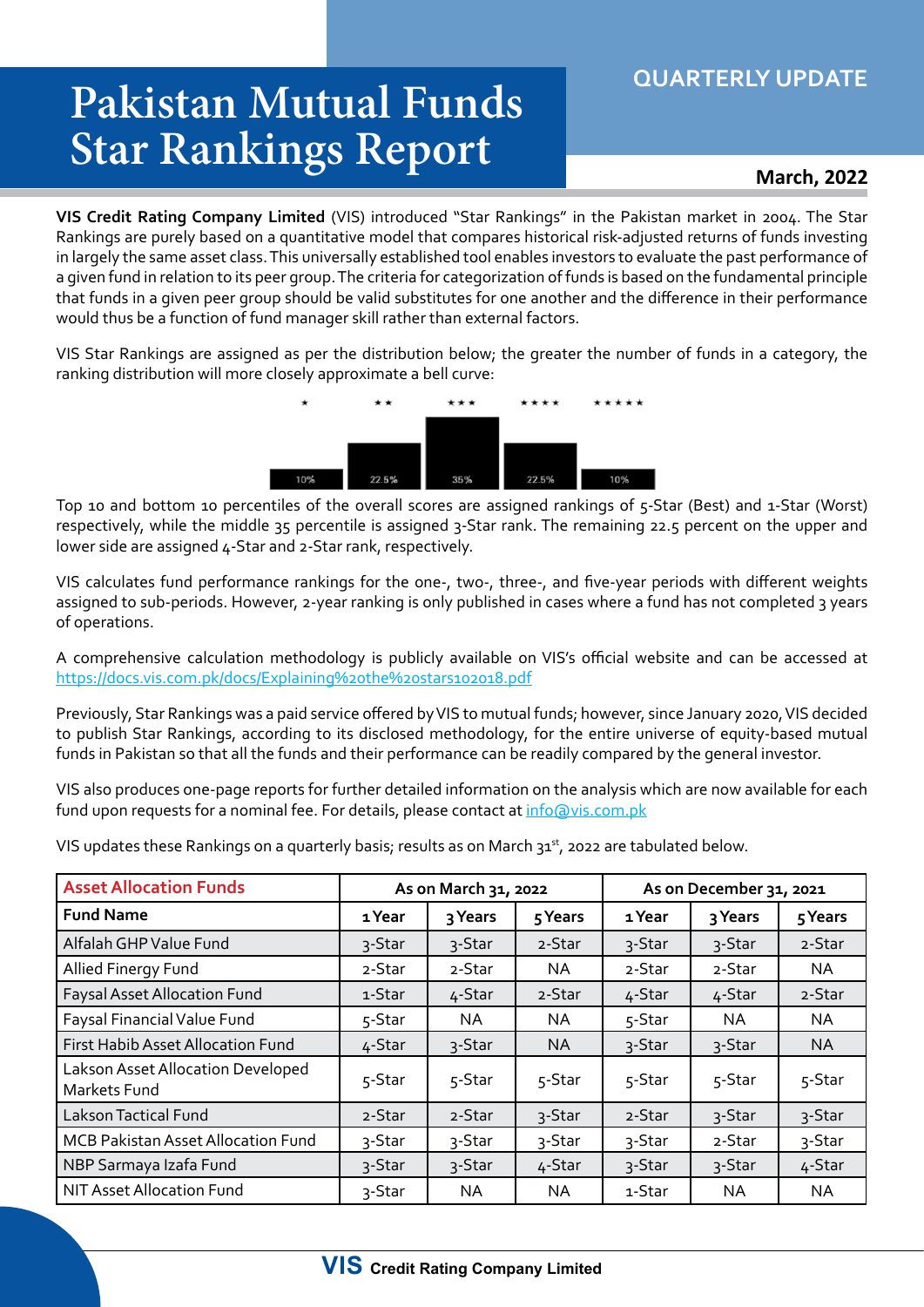| <b>Asset Allocation Funds</b>               | As on March 31, 2022 |         |         | As on December 31, 2021 |         |         |
|---------------------------------------------|----------------------|---------|---------|-------------------------|---------|---------|
| Fund Name                                   | 1 Year               | २ Years | 5 Years | 1 Year                  | २ Years | 5 Years |
| Pak Oman Advantage Asset Allocation<br>Fund | 1-Star               | 1-Star  | 1-Star  | 1-Star                  | 1-Star  | 1-Star  |
| UBL Asset Allocation Fund                   | ∡-Star               | ∡-Star  | ∡-Star  | 4-Star                  | 4-Star  | 4-Star  |

| <b>Balanced Funds</b>        |        | As on March 31, 2022 | As on December 31, 2021 |        |         |         |
|------------------------------|--------|----------------------|-------------------------|--------|---------|---------|
| <b>Fund Name</b>             | 1 Year | २ Years              | 5 Years                 | 1 Year | २ Years | 5 Years |
| <b>HBL Multi Asset Fund</b>  | 3-Star | 3-Star               | 3-Star                  | 3-Star | 3-Star  | 3-Star  |
| <b>NBP Balanced Fund</b>     | 5-Star | 5-Star               | 5-Star                  | 5-Star | 5-Star  | 5-Star  |
| Pakistan Capital Market Fund | 3-Star | 3-Star               | 3-Star                  | 3-Star | 3-Star  | 3-Star  |
| Unit Trust of Pakistan       | 1-Star | 1-Star               | 1-Star                  | 1-Star | 1-Star  | 1-Star  |

| <b>Equity Funds - Large*</b>       | As on March 31, 2022 |         | As on December 31, 2021 |        |           |           |
|------------------------------------|----------------------|---------|-------------------------|--------|-----------|-----------|
| <b>Fund Name</b>                   | 1 Year               | 3 Years | 5 Years                 | 1 Year | 3 Years   | 5 Years   |
| <b>ABL Stock Fund</b>              | 3-Star               | 3-Star  | 3-Star                  | 3-Star | 4-Star    | 3-Star    |
| <b>AKD Opportunity Fund</b>        | 2-Star               | 5-Star  | 3-Star                  | 3-Star | 5-Star    | 4-Star    |
| Alfalah GHP Stock Fund             | 3-Star               | 3-Star  | 3-Star                  | 3-Star | 3-Star    | 2-Star    |
| Atlas Stock Market Fund            | 4-Star               | 4-Star  | 5-Star                  | 4-Star | 4-Star    | 5-Star    |
| Faysal Stock Fund                  | 3-Star               | 4-Star  | 2-Star                  | 4-Star | 5-Star    | 3-Star    |
| <b>Golden Arrow Stock Fund</b>     | 3-Star               | NA      | NA                      | 5-Star | <b>NA</b> | NA.       |
| <b>HBL Equity Fund</b>             | 2-Star               | 2-Star  | 1-Star                  | 1-Star | 2-Star    | 1-Star    |
| <b>HBL Growth Fund-Class A</b>     | 1-Star               | 1-Star  | <b>NA</b>               | 2-Star | 1-Star    | <b>NA</b> |
| <b>HBL Growth Fund-Class B</b>     | 2-Star               | 2-Star  | <b>NA</b>               | 2-Star | 2-Star    | <b>NA</b> |
| HBL Investment Fund-Class A        | 1-Star               | 1-Star  | ΝA                      | 1-Star | 1-Star    | NA        |
| <b>HBL Investment Fund-Class B</b> | 2-Star               | 2-Star  | <b>NA</b>               | 2-Star | 2-Star    | <b>NA</b> |
| JS Growth Fund                     | 3-Star               | 3-Star  | 1-Star                  | 2-Star | 3-Star    | 1-Star    |
| Lakson Equity Fund                 | 3-Star               | 2-Star  | 2-Star                  | 3-Star | 2-Star    | 2-Star    |
| MCB Pakistan Stock Market Fund     | 4-Star               | 3-Star  | 3-Star                  | 3-Star | 3-Star    | 3-Star    |
| National Investment Unit Trust     | 4-Star               | 4-Star  | 4-Star                  | 3-Star | 3-Star    | 4-Star    |
| <b>NBP Stock Fund</b>              | 4-Star               | 4-Star  | 4-Star                  | 4-Star | 4-Star    | 3-Star    |
| <b>UBL Financial Sector Fund</b>   | 5-Star               | 3-Star  | <b>NA</b>               | 5-Star | 3-Star    | <b>NA</b> |
| <b>UBL Stock Advantage Fund</b>    | 5-Star               | 5-Star  | 5-Star                  | 4-Star | 4-Star    | 5-Star    |

*\* Funds with total assets under management of Rs. 1.0 billion or more*

| <b>Equity Funds - Small*</b> |        | As on March 31, 2022 |         | As on December 31, 2021 |         |         |
|------------------------------|--------|----------------------|---------|-------------------------|---------|---------|
| <b>Fund Name</b>             | 1 Year | 3 Years              | 5 Years | 1 Year                  | 3 Years | 5 Years |
| AL Habib Stock Fund          | 4-Star | 5-Star               | 5-Star  | 5-Star                  | 5-Star  | 5-Star  |
| Alfalah GHP Alpha Fund       | 4-Star | 4-Star               | 4-Star  | 4-Star                  | 4-Star  | 4-Star  |
| <b>AWT Stock Fund</b>        | 3-Star | 3-Star               | 3-Star  | 3-Star                  | 3-Star  | 3-Star  |
| First Capital Mutual Fund    | 2-Star | 2-Star               | 1-Star  | 2-Star                  | 2-Star  | 1-Star  |
| <b>HBL Energy Fund</b>       | 1-Star | 1-Star               | 2-Star  | 1-Star                  | 1-Star  | 2-Star  |
| <b>HBL Stock Fund</b>        | 2-Star | 2-Star               | 3-Star  | 2-Star                  | 2-Star  | 3-Star  |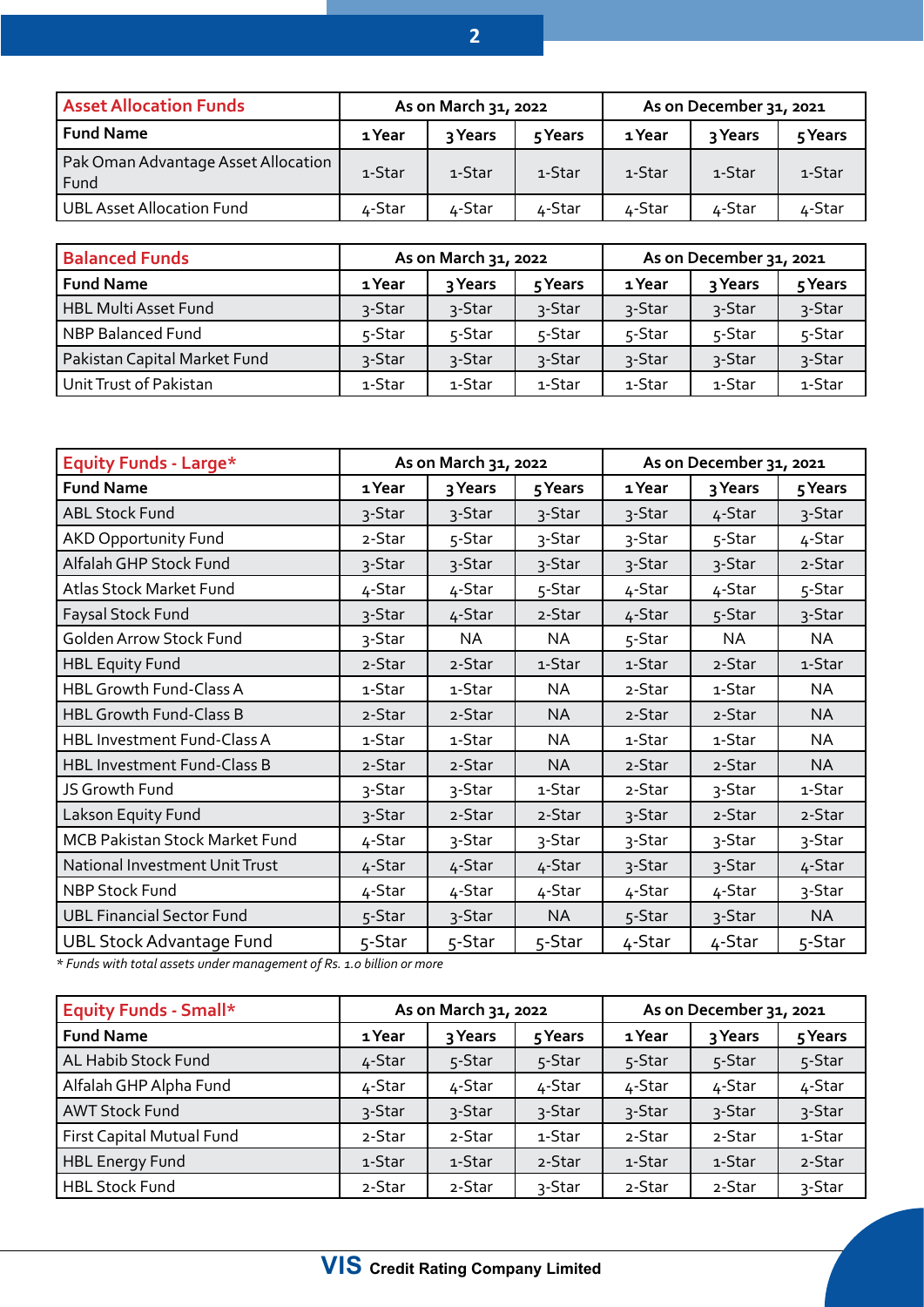| 1 Year  | २ Years | 5 Years | 1 Year               | २ Years | 5 Years                 |
|---------|---------|---------|----------------------|---------|-------------------------|
| ้ว-Star | 3-Star  | 3-Star  | 3-Star               | 3-Star  | 3-Star                  |
| 5-Star  | 4-Star  | NA      | 4-Star               | 4-Star  | ΝA                      |
|         |         |         | As on March 31, 2022 |         | As on December 31, 2021 |

*\* Funds with total assets under management less than Rs. 1.0 billion*

| <b>Islamic Dedicated Equity</b>              |        | As on March 31, 2022 |           | As on December 31, 2021 |           |           |
|----------------------------------------------|--------|----------------------|-----------|-------------------------|-----------|-----------|
| <b>Fund Name</b>                             | 1 Year | 3 Years              | 5 Years   | 1 Year                  | 3 Years   | 5 Years   |
| <b>ABL Islamic Dedicated Stock Fund</b>      | 2-Star | 3-Star               | 1-Star    | 2-Star                  | 3-Star    | 1-Star    |
| Al Ameen Islamic Dedicated Equity<br>Fund    | 5-Star | 5-Star               | 5-Star    | 5-Star                  | 5-Star    | 5-Star    |
| Alfalah GHP Islamic Dedicated Equity<br>Fund | 3-Star | 2-Star               | <b>NA</b> | 3-Star                  | 2-Star    | <b>NA</b> |
| Atlas Islamic Dedicated Stock Fund           | 4-Star | 3-Star               | <b>NA</b> | 4-Star                  | <b>NA</b> | <b>NA</b> |
| Faysal Islamic Dedicated Equity Fund         | 2-Star | ΝA                   | <b>NA</b> | 2-Star                  | <b>NA</b> | <b>NA</b> |
| JS Islamic Dedicated Equity Fund             | 1-Star | 1-Star               | <b>NA</b> | 1-Star                  | 1-Star    | <b>NA</b> |
| Meezan Dedicated Equity Fund                 | 3-Star | 3-Star               | <b>NA</b> | 3-Star                  | 3-Star    | <b>NA</b> |
| NBP Islamic Active Allocation Equity<br>Fund | 4-Star | 4-Star               | 3-Star    | 4-Star                  | 4-Star    | 3-Star    |

| <b>Islamic Equity</b>          | As on March 31, 2022 |           |           | As on December 31, 2021 |           |           |
|--------------------------------|----------------------|-----------|-----------|-------------------------|-----------|-----------|
| <b>Fund Name</b>               | 1 Year               | 3 Years   | 5 Years   | 1 Year                  | 3 Years   | 5 Years   |
| ABL Islamic Stock Fund         | 3-Star               | 3-Star    | 3-Star    | 2-Star                  | 3-Star    | 3-Star    |
| AKD Islamic Stock Fund         | 2-Star               | 2-Star    | <b>NA</b> | 4-Star                  | 3-Star    | <b>NA</b> |
| Al Ameen Islamic Energy Fund   | 3-Star               | <b>NA</b> | NA        | 3-Star                  | <b>NA</b> | NA        |
| Al Ameen Shariah Stock Fund    | 5-Star               | 5-Star    | 5-Star    | 4-Star                  | 5-Star    | 5-Star    |
| AL Habib Islamic Stock Fund    | 5-Star               | 4-Star    | 4-Star    | 5-Star                  | 4-Star    | 4-Star    |
| Al Meezan Mutual Fund          | 4-Star               | 4-Star    | 3-Star    | 4-Star                  | 4-Star    | 3-Star    |
| Alfalah GHP Islamic Stock Fund | 3-Star               | 3-Star    | 3-Star    | 3-Star                  | 3-Star    | 3-Star    |
| Alhamra Islamic Stock Fund     | 3-Star               | 3-Star    | 3-Star    | 3-Star                  | 3-Star    | 3-Star    |
| Atlas Islamic Stock Fund       | 4-Star               | 5-Star    | 5-Star    | 4-Star                  | 5-Star    | 5-Star    |
| <b>AWT Islamic Stock Fund</b>  | 2-Star               | 3-Star    | 1-Star    | 1-Star                  | 2-Star    | 1-Star    |
| Faysal Islamic Stock Fund      | 2-Star               | <b>NA</b> | <b>NA</b> | 3-Star                  | <b>NA</b> | <b>NA</b> |
| <b>HBL Islamic Equity Fund</b> | 1-Star               | 1-Star    | 1-Star    | 1-Star                  | 2-Star    | 2-Star    |
| <b>HBL Islamic Stock Fund</b>  | 1-Star               | 2-Star    | 2-Star    | 2-Star                  | 2-Star    | 3-Star    |
| JS Islamic Fund                | 2-Star               | 2-Star    | 2-Star    | 2-Star                  | 2-Star    | 1-Star    |
| Meezan Energy Fund             | 3-Star               | 1-Star    | 2-Star    | 3-Star                  | 1-Star    | 2-Star    |
| Meezan Islamic Fund            | 4-Star               | 4-Star    | 4-Star    | 5-Star                  | 4-Star    | 4-Star    |
| NBP Islamic Energy Fund        | 3-Star               | 2-Star    | 3-Star    | 3-Star                  | 1-Star    | 2-Star    |
| NBP Islamic Stock Fund         | 4-Star               | 4-Star    | 4-Star    | 3-Star                  | 4-Star    | 4-Star    |
| NIT Islamic Equity Fund        | 3-Star               | 3-Star    | 3-Star    | 2-Star                  | 3-Star    | 3-Star    |